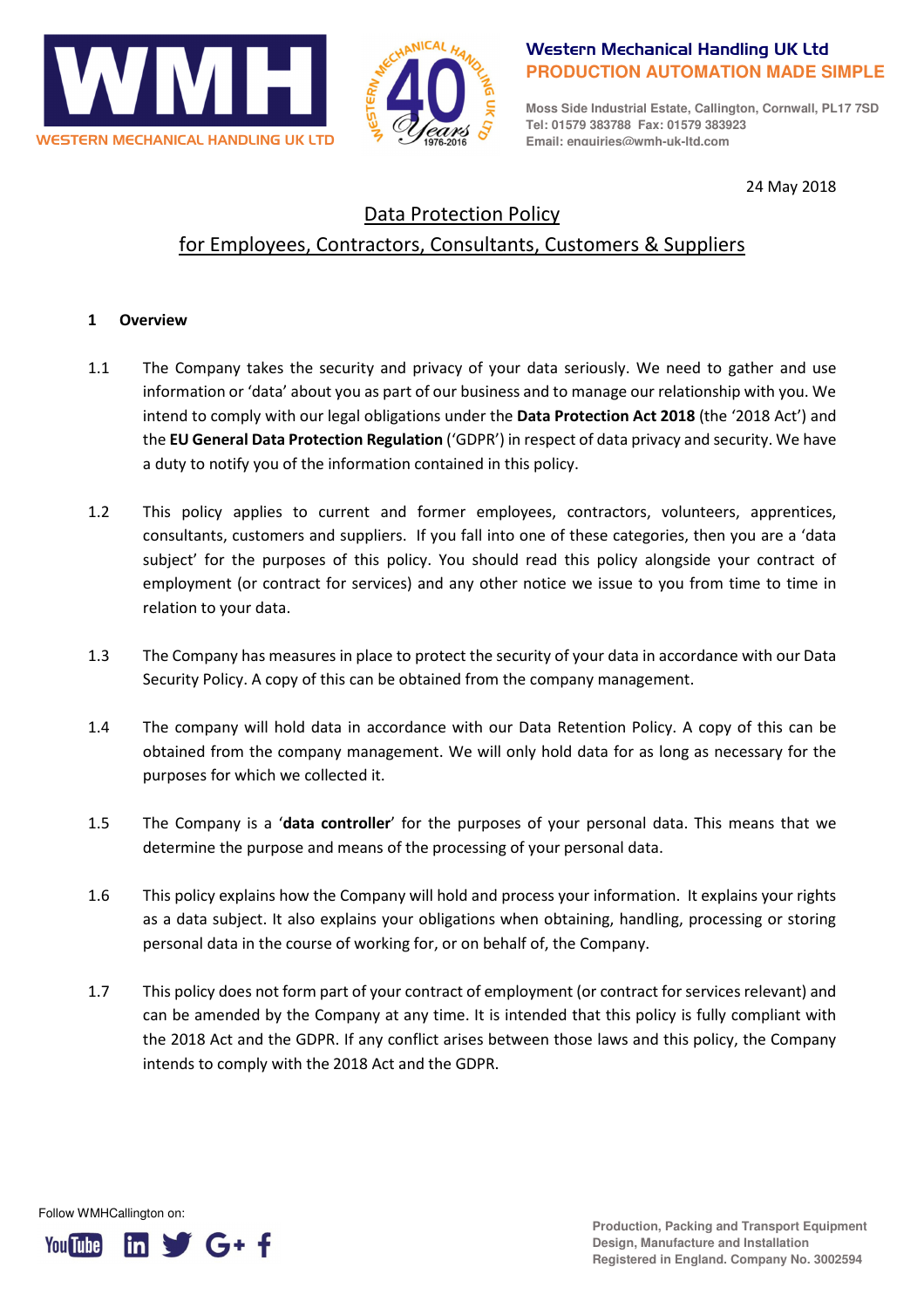



**Moss Side Industrial Estate, Callington, Cornwall, PL17 7SD Tel: 01579 383788 Fax: 01579 383923 Email: enquiries@wmh-uk-ltd.com**

## 2 Data Protection Principles

- 2.1 Personal data must be processed in accordance with six 'Data Protection Principles.' It must:
	- be processed fairly, lawfully and transparently;
	- be collected and processed only for specified, explicit and legitimate purposes;
	- be adequate, relevant and limited to what is necessary for the purposes for which it is processed;
	- be accurate and kept up to date. Any inaccurate data must be deleted or rectified without delay;
	- not be kept for longer than is necessary for the purposes for which it is processed; and
	- be processed securely.

We are accountable for these principles and must be able to show that we are compliant.

#### 3 How we define personal data

- 3.1 'Personal data' means information which relates to a living person who can be identified from that data (a 'data subject') on its own, or when taken together with other information which is likely to come into our possession. It includes any expression of opinion about the person and an indication of the intentions of us or others, in respect of that person. It does not include anonymised data.
- 3.2 This policy applies to all personal data whether it is stored electronically, on paper or on other materials.
- 3.3 This personal data might be provided to us by you, or someone else (such as a former employer, your doctor, or a credit reference agency), or it could be created by us. It could be provided or created during the recruitment process or during the course of the contract of employment (or services) or after its termination. It could be created by your manager or other colleagues.
- 3.4 We will collect some or all of the following types of personal data about you depending on your relationship with the company, ie we will only collect data necessary to carry out our duties to you in your capacity as Employees, Contractors, Consultants, Customers & Suppliers:
	- Recruitment information such as your application form and CV, references, qualifications and membership of any professional bodies and details of any pre-employment assessments;
	- Your contact details and date of birth;
	- The contact details for your emergency contacts;
	- Your gender;
	- Your marital status and family details;

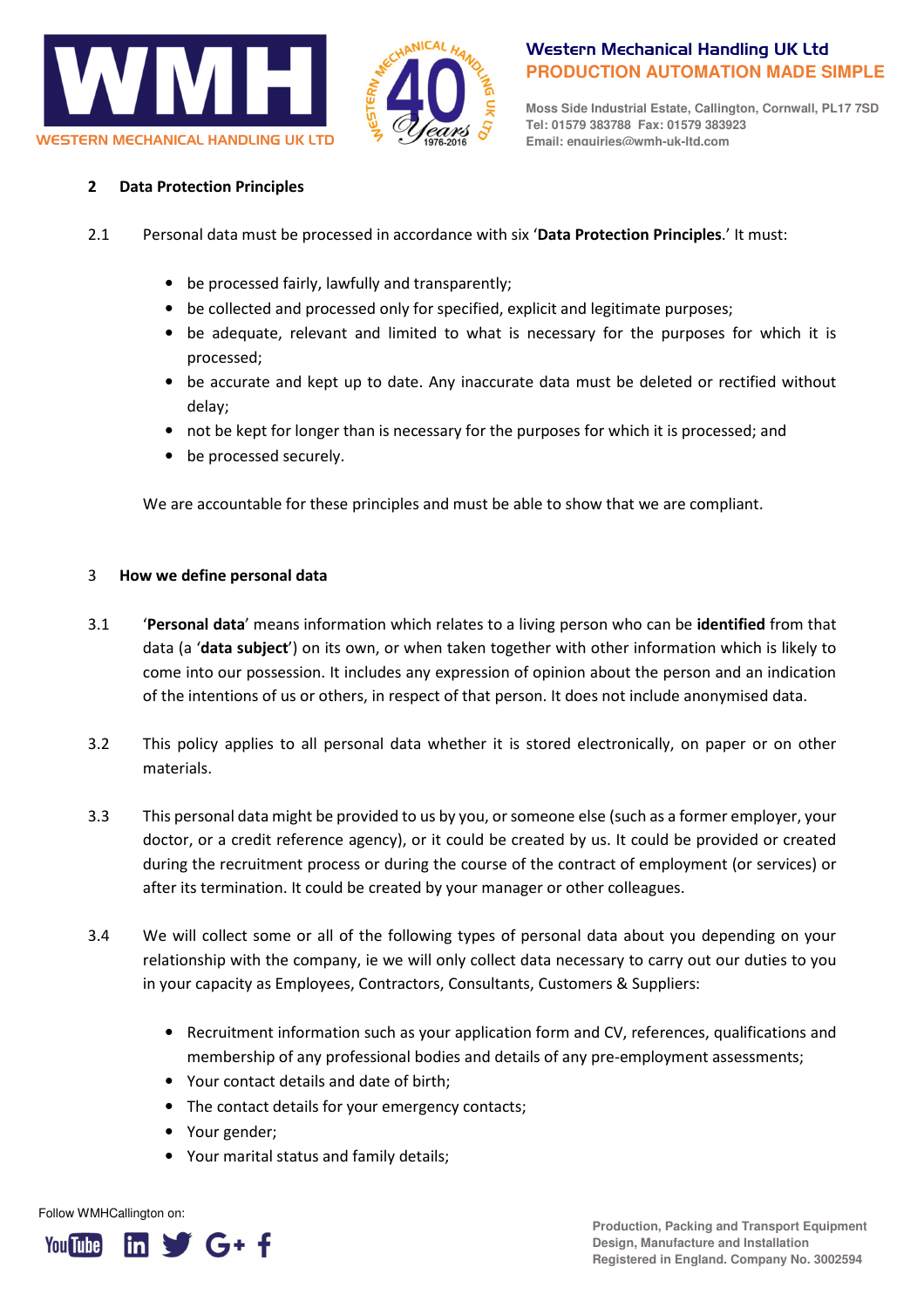



**Moss Side Industrial Estate, Callington, Cornwall, PL17 7SD Tel: 01579 383788 Fax: 01579 383923 Email: enquiries@wmh-uk-ltd.com**

- Information about your contract of employment (or services) including start and end dates of employment, role and location, working hours, details of promotion, salary (including details of previous remuneration), pension, benefits and holiday entitlement;
- Your bank details and information in relation to your tax status including your national insurance number;
- Your identification documents including passport and driving licence and information in relation to your immigration status and right to work for us;
- Information relating to disciplinary or grievance investigations and proceedings involving you (whether or not you were the main subject of those proceedings);
- Information relating to your performance and behaviour at work;
- Training records;
- Electronic information in relation to your use of IT systems/swipe cards/telephone systems;
- Your images (whether captured on CCTV, by photograph or video);
- Any other category of personal data which we may notify you of from time to time.

## 4 How we define special categories of personal data

- 4.1 'Special categories of personal data' are types of personal data consisting of information as to:
	- Your racial or ethnic origin
	- Your political opinions
	- Your religious or philosophical beliefs
	- Your trade union membership
	- Your genetic or biometric data
	- Your health
	- Your sex life and sexual orientation
	- Any criminal convictions and offences.

We may hold and use any of these special categories of your personal data in accordance with the law.

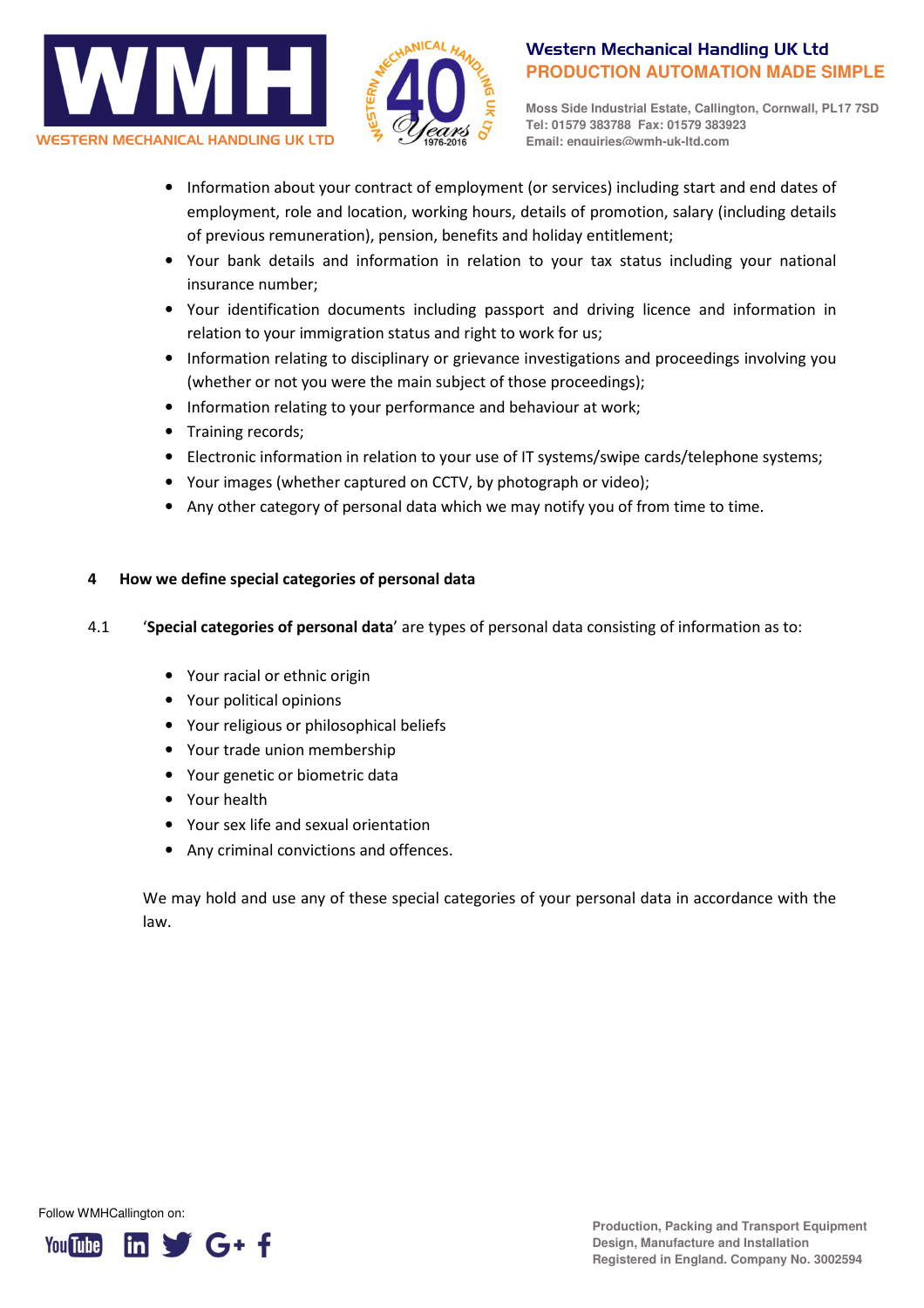



**Moss Side Industrial Estate, Callington, Cornwall, PL17 7SD Tel: 01579 383788 Fax: 01579 383923 Email: enquiries@wmh-uk-ltd.com**

#### 5 How we define processing

- 5.1 'Processing' means any operation which is performed on personal data such as:
	- Collection, recording, organisation, structuring or storage
	- Adaption or alteration
	- Retrieval, consultation or use
	- Disclosure by transmission, dissemination or otherwise making available
	- Alignment or combination
	- Restriction, destruction or erasure.

This includes processing personal data which forms part of a filing system and any automated processing.

#### 6 How will we process your personal data?

- 6.1 The Company will process your personal data (including special categories of personal data) in accordance with our obligations under the 2018 Act.
- 6.2 We will use your personal data for:
	- Performing the contract of employment (or services) between us
	- Complying with any legal obligation; or
	- If it is necessary for our legitimate interests (or for the legitimate interests of someone else). However, we can only do this if your interests and rights do not override ours (or theirs). You have the right to challenge our legitimate interests and request that we stop this processing. See details of your rights in section 12 below.

We can process your personal data for these purposes without your knowledge or consent. We will not use your personal data for an unrelated purpose without telling you about it and the legal basis that we intend to rely on for processing it.

If you choose not to provide us with certain personal data you should be aware that we may not be able to carry out certain parts of the contract between us. For example, if you do not provide us with your bank account details we may not be able to pay you. It might also stop us from complying with certain legal obligations and duties which we have such as to pay the right amount of tax to HMRC or to make reasonable adjustments in relation to any disability you may suffer from.

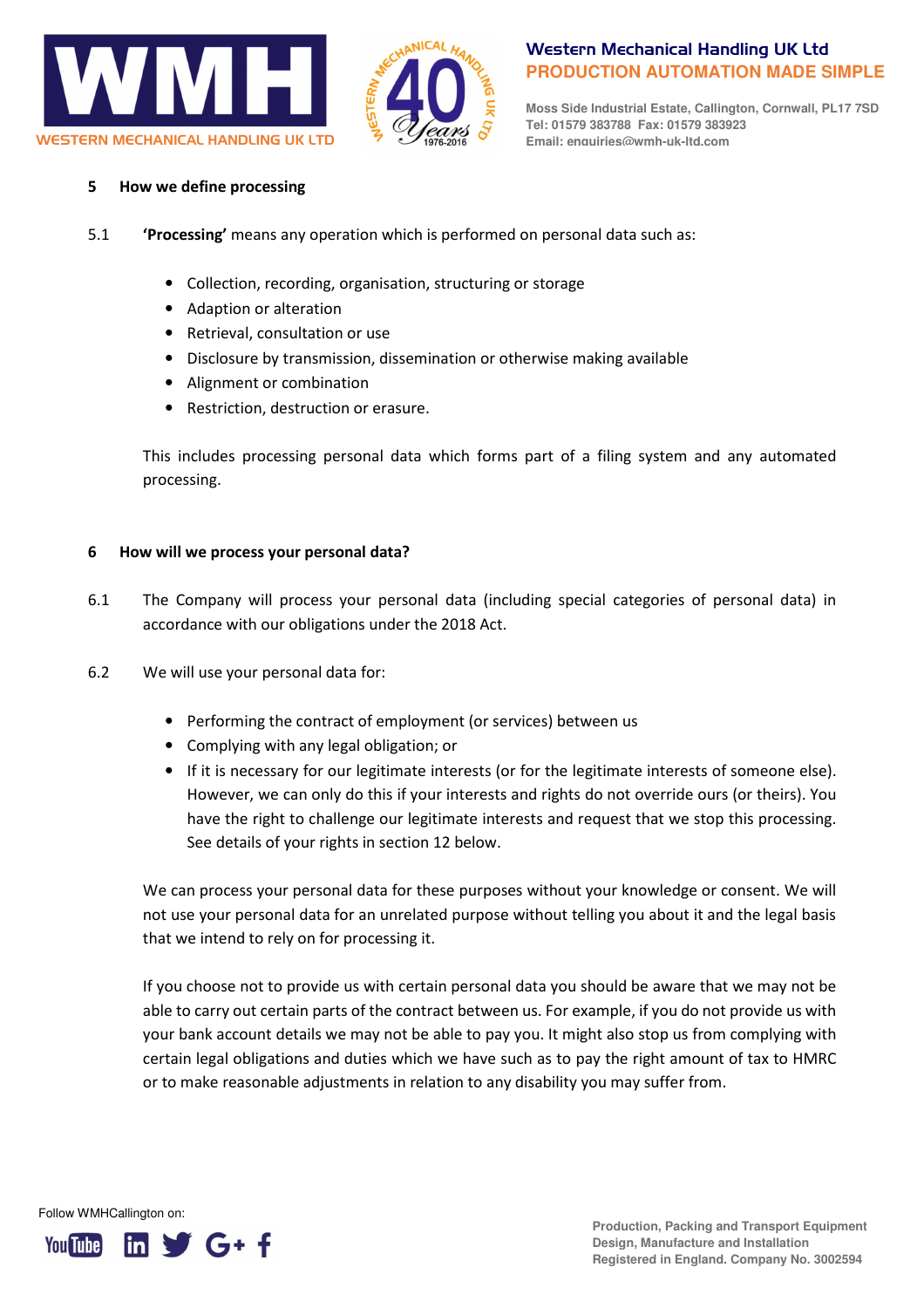



**Moss Side Industrial Estate, Callington, Cornwall, PL17 7SD Tel: 01579 383788 Fax: 01579 383923 Email: enquiries@wmh-uk-ltd.com**

#### 7 Examples of when we might process your personal data

- 7.1 We have to process your personal data in various situations during your recruitment, employment (or engagement) and even following termination of your employment (or engagement).
- 7.2 For example (and see section 7.6 below for the meaning of the asterisks):
	- To decide whether to employ (or engage) you
	- To decide how much to pay you, and the other terms of your contract with us
	- To check you have the legal right to work for us
	- To carry out the contract between us including where relevant, its termination
	- Training you and reviewing your performance\*
	- To decide whether to promote you
	- To decide whether and how to manage your performance, absence or conduct\*
	- To carry out a disciplinary or grievance investigation or procedure in relation to you or someone else
	- To determine whether we need to make reasonable adjustments to your workplace or role because of your disability\*
	- To monitor diversity and equal opportunities\*;
	- To monitor and protect the security (including network security) of the company, of you, our other staff, customers and others
	- To monitor and protect the health and safety of you, our other staff, customers and third parties\*
	- To pay you and provide pension and other benefits in accordance with the contract between us\*
	- Paying tax and national insurance
	- To provide a reference upon request from another employer
	- Monitoring compliance by you, us and others with our policies and our contractual obligations\*
	- To comply with employment law, immigration law, health and safety law, tax law and other laws which affect us\*
	- To answer questions from insurers in respect of any insurance policies which relate to you\*;
	- Running our business and planning for the future
	- The prevention and detection of fraud or other criminal offences
	- To defend the company in respect of any investigation or litigation and to comply with any court or tribunal orders for disclosure\*
	- For any other reason which we may notify you of from time to time.
- 7.3 We will only process special categories of your personal data (see above) in certain situations in accordance with the law. For example, we can do so if we have your explicit consent. If we asked for

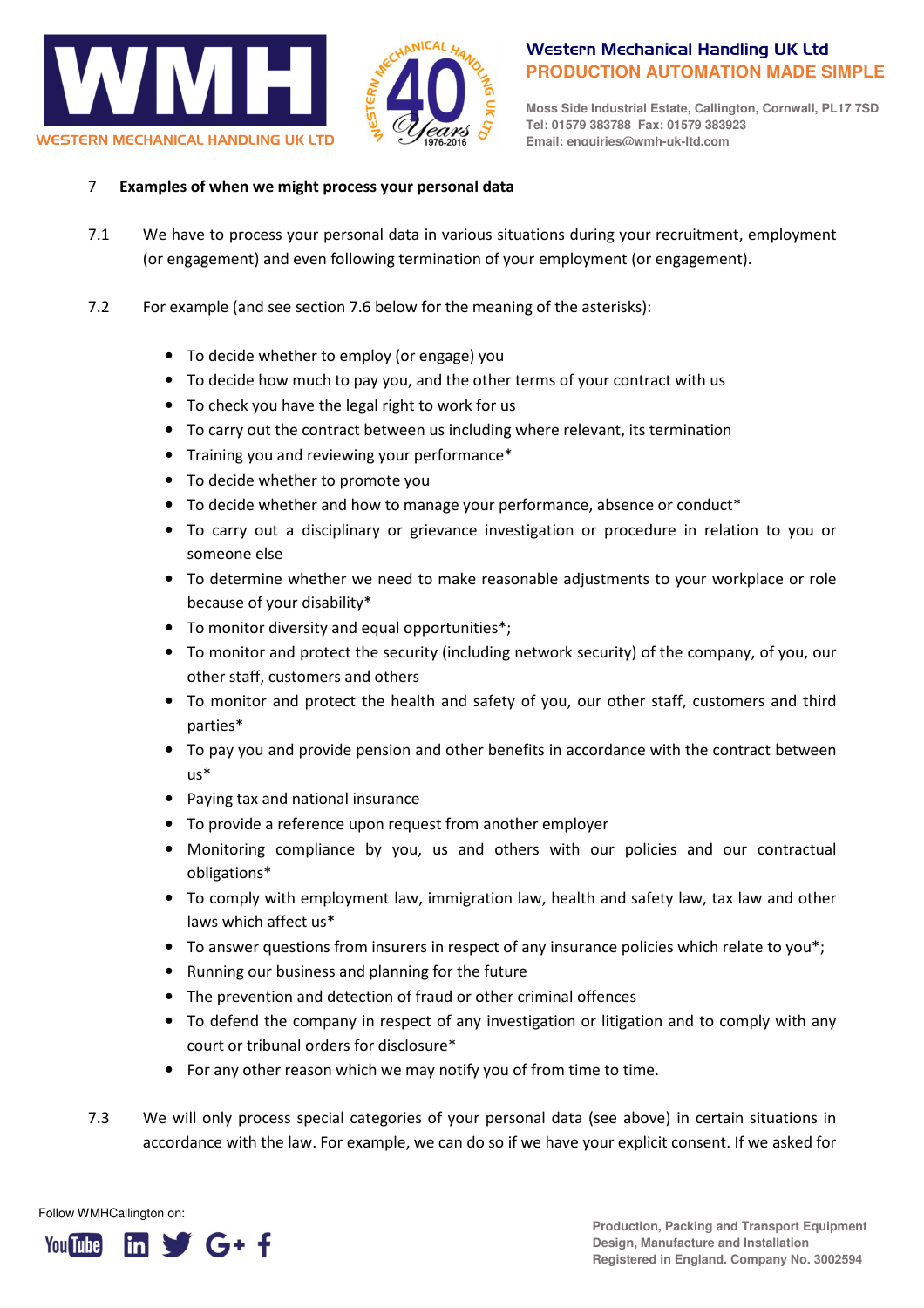



**Moss Side Industrial Estate, Callington, Cornwall, PL17 7SD Tel: 01579 383788 Fax: 01579 383923 Email: enquiries@wmh-uk-ltd.com**

your consent to process a special category of personal data then we would explain the reasons for our request. You do not need to consent and can withdraw consent later if you choose by contacting the management.

- 7.4 We do not need your consent to process special categories of your personal data when we are processing it for the following purposes, which we may do:
	- Where it is necessary for carrying out rights and obligations under employment law;
	- Where it is necessary to protect your vital interests or those of another person where you/they are physically or legally incapable of giving consent;
	- Where you have made the data public;
	- Where processing is necessary for the establishment, exercise or defence of legal claims; and
	- Where processing is necessary for the purposes of occupational medicine or for the assessment of your working capacity.
- 7.5 We might process special categories of your personal data for the purposes in paragraph 7.2 above which have an asterisk beside them. In particular, we will use information in relation to:
	- your race, ethnic origin, religion, sexual orientation or gender to monitor equal opportunities;
	- your sickness absence, health and medical conditions to monitor your absence, assess your fitness for work, to pay you benefits, to comply with our legal obligations under employment law including to make reasonable adjustments and to look after your health and safety; and
- 7.6 We do not take automated decisions about you using your personal data or use profiling in relation to you.

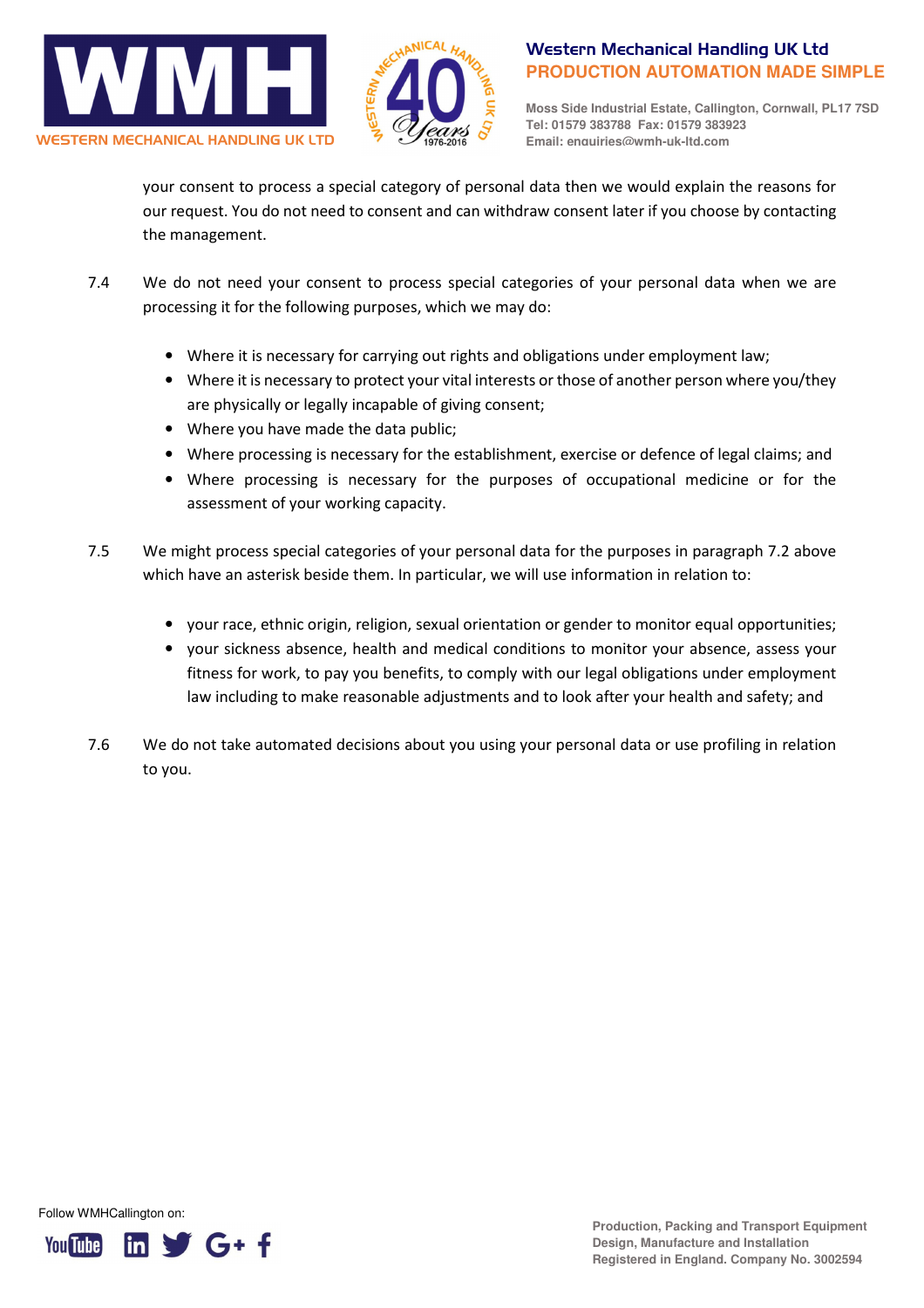



**Moss Side Industrial Estate, Callington, Cornwall, PL17 7SD Tel: 01579 383788 Fax: 01579 383923 Email: enquiries@wmh-uk-ltd.com**

## 8 Sharing your personal data

- 8.1 Sometimes we might share your personal data with our contractors and agents to carry out our obligations under our contract with you or for our legitimate interests.
- 8.2 We require those companies to keep your personal data confidential and secure and to protect it in accordance with the law and our policies. They are only permitted to process your data for the lawful purpose for which it has been shared and in accordance with our instructions.
- 8.3 We do not send your personal data outside the European Economic Area. If this changes you will be notified of this and the protections which are in place to protect the security of your data will be explained.

## 9 How should you process personal data for the Company?

- 9.1 Everyone who works for, or on behalf of, the Company has some responsibility for ensuring data is collected, stored and handled appropriately, in line with this policy and the Company's Data Security and Data Retention policies.
- 9.2 The Company's management is responsible for reviewing and updating this policy. You should direct any questions in relation to this policy or data protection to company management.
- 9.3 You should only access personal data covered by this policy if you need it for the work you do for, or on behalf of the Company and only if you are authorised to do so. You should only use the data for the specified lawful purpose for which it was obtained.
- 9.4 You should not share personal data informally.
- 9.5 You should keep personal data secure and not share it with unauthorised people.
- 9.6 You should regularly review and update personal data which you have to deal with for work. This includes telling us if your own contact details change.
- 9.7 You should not make unnecessary copies of personal data and should keep and dispose of any copies securely.
- 9.8 You should use strong passwords.
- 9.9 You should lock your computer screens when not at your desk.

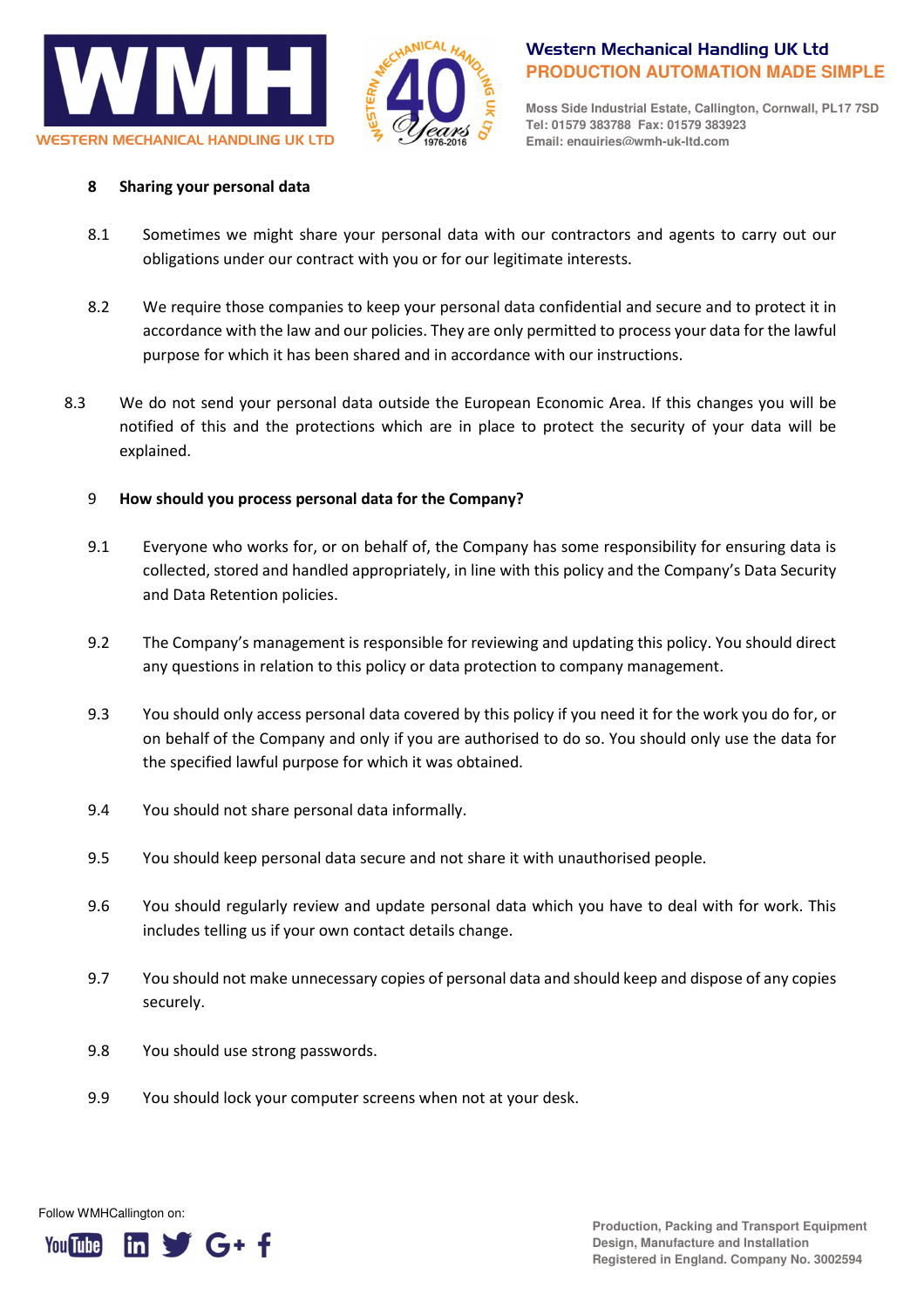



**Moss Side Industrial Estate, Callington, Cornwall, PL17 7SD Tel: 01579 383788 Fax: 01579 383923 Email: enquiries@wmh-uk-ltd.com**

- 9.10 Consider anonymising data or using separate keys/codes so that the data subject cannot be identified.
- 9.11 Do not save personal data to your own personal computers or other devices.
- 9.12 Personal data should never be transferred outside the European Economic Area except in compliance with the law and authorisation of the Management.
- 9.13 You should lock drawers and filing cabinets. Do not leave paper with personal data lying about.
- 9.14 You should not take personal data away from Company's premises without authorisation from your line or senior management.
- 9.15 Personal data should be shredded and disposed of securely when you have finished with it.
- 9.16 You should ask for help from the management if you are unsure about data protection or if you notice any areas of data protection or security we can improve upon.
- 9.17 Any deliberate or negligent breach of this policy by you may result in disciplinary action being taken against you in accordance with our disciplinary procedure.
- 9.18 It is a criminal offence to conceal or destroy personal data which is part of a subject access request (see below). This conduct would also amount to gross misconduct under our disciplinary procedure, which could result in your dismissal.

## 10 How to deal with data breaches

- 10.1 We have robust measures in place to minimise and prevent data breaches from taking place. Should a breach of personal data occur (whether in respect of you or someone else) then we must take notes and keep evidence of that breach. If the breach is likely to result in a risk to the rights and freedoms of individuals then we must also notify the Information Commissioner's Office within 72 hours.
- 10.2 If you are aware of a data breach you must contact company management immediately and keep any evidence you have in relation to the breach.

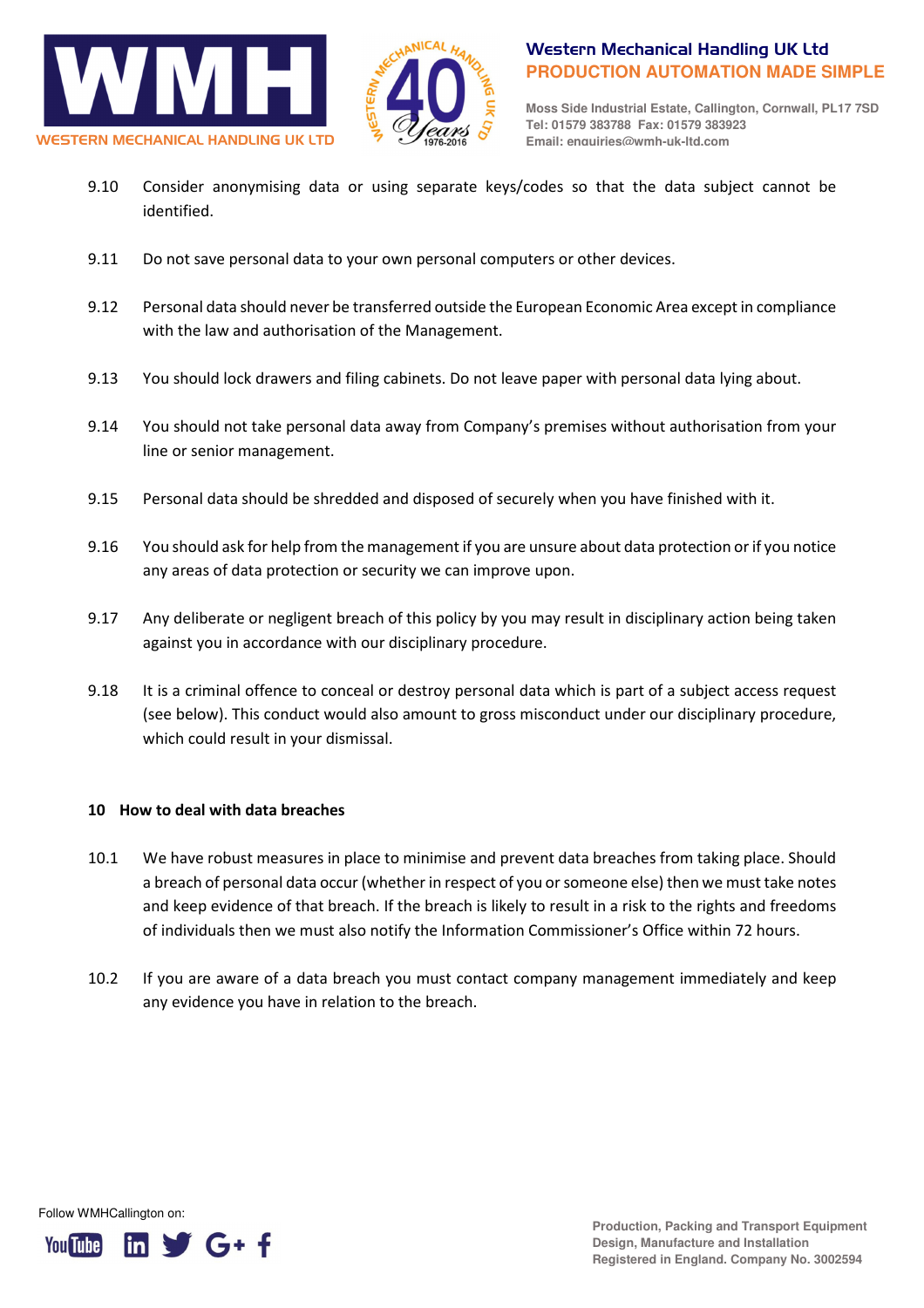



**Moss Side Industrial Estate, Callington, Cornwall, PL17 7SD Tel: 01579 383788 Fax: 01579 383923 Email: enquiries@wmh-uk-ltd.com**

#### 11 Subject access requests

- 11.1 Data subjects can make a 'subject access request' ('SAR') to find out the information we hold about them. This request must be made in writing. If you receive such a request you should forward it immediately to the company management who will coordinate a response.
- 11.2 If you would like to make a SAR in relation to your own personal data you should make this in writing to your line or senior management. We must respond within one month unless the request is complex or numerous in which case the period in which we must respond can be extended by a further two months.
- 11.3 There is no fee for making a SAR. However, if your request is manifestly unfounded or excessive we may charge a reasonable administrative fee or refuse to respond to your request.

#### 12 Your data subject rights

- 12.1 You have the right to information about what personal data we process, how and on what basis as set out in this policy.
- 12.2 You have the right to access your own personal data by way of a subject access request (see above).
- 12.3 You can correct any inaccuracies in your personal data. To do you should contact your line or senior management.
- 12.4 You have the right to request that we erase your personal data where we were not entitled under the law to process it or it is no longer necessary to process it for the purpose it was collected. To do so you should contact your line or senior management
- 12.5 While you are requesting that your personal data is corrected or erased or are contesting the lawfulness of our processing, you can apply for its use to be restricted while the application is made. To do so you should contact your line or senior management
- 12.6 You have the right to object to data processing where we are relying on a legitimate interest to do so and you think that your rights and interests outweigh our own and you wish us to stop.
- 12.7 You have the right to object if we process your personal data for the purposes of direct marketing.
- 12.8 You have the right to receive a copy of your personal data and to transfer your personal data to another data controller. We will not charge for this and will in most cases aim to do this within one month.